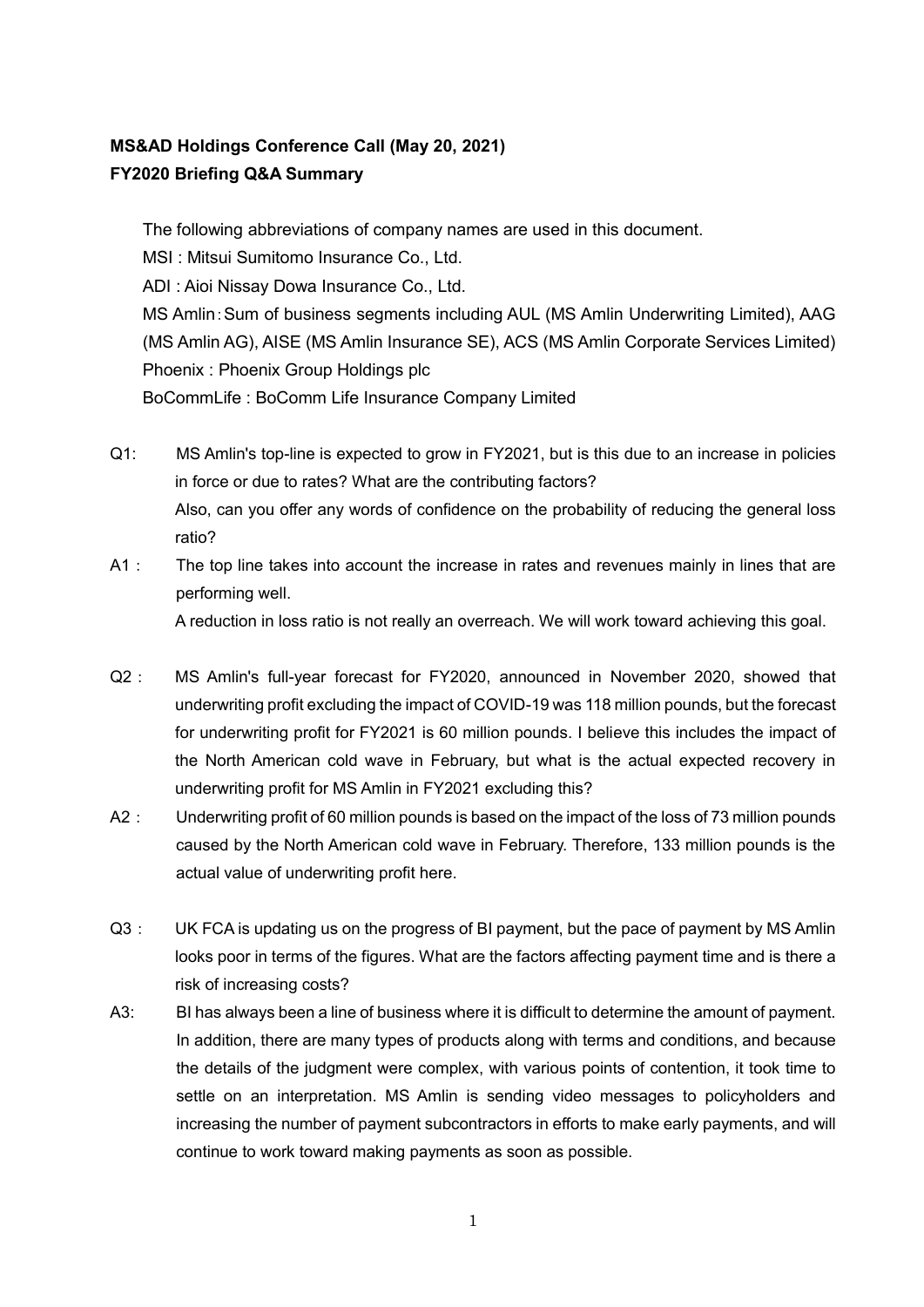- Q4: Group Adjusted Profit for FY2021 has remained at the same total of 300 billion yen since the previous announcement, and the breakdown by business has not changed significantly, but can you describe any notable differences in assumptions? There was a large increase in income of international business. Can you give us a breakdown of the factors of increase and decrease that have led to 80 billion yen?
- A4: The market environment is assumed to be at the same level as the beginning of the fiscal year, so the assumptions for exchange rates and stock prices have changed from the previous announcement. There are some technical aspects such as the underwriting results for the first year, but this is a reflection of other initiatives that have been made so far. With regard to a breakdown of the factors behind the increase in profits in international business, the impact of COVID-19 is falling away and natural catastrophes are on a normal level, resulting in a combined total of approximately 67 billion yen. In addition, profits in the international life insurance business are expected to increase by approximately 16 billion yen due to the full year of profit of BoCommLife Insurance and the full year of dividends of Phoenix. The remaining 4 billion yen is down to cost reductions for MS Amlin and incorporates factors such as the hardening of the market.
- Q5: The impact of the cold wave in North America has been recorded into the FY2020 results at approximately 10 billion yen, but this is not a large amount in relation to the overall profit scale. Can we assume that recording this into the previous fiscal year's figure represents a strong will and commitment to achieve the Group Adjusted Profit target of 300 billion yen this fiscal year?
- A5: The financial results were processed considering its importance in accordance with normal accounting rules. As the domestic subsidiaries incurred some losses for the North American cold wave, we took into account that both domestic and overseas losses would be processed in the same way. We will work to achieve the Group Adjusted Profit target of 300 billion yen.
- Q6: Is it correct to assume that there will be no loss for FY2021 in relation to COVID-19?
- A6: With regard to COVID-19, we withdrew from direct business interruption insurance in the UK, which was significantly affected, at the end of January 2021, and we clarified the policy wording and attached exemption at the contract renewals of each policy for lines of business affected by COVID-19. Therefore we did not expect further losses into the FY2021 plan.
- Q7: Please tell us about the reinsurance policy from April 2021 onward and any changes in reinsurance costs. Other non-life-insurance companies have estimated that the amount of natural catastrophes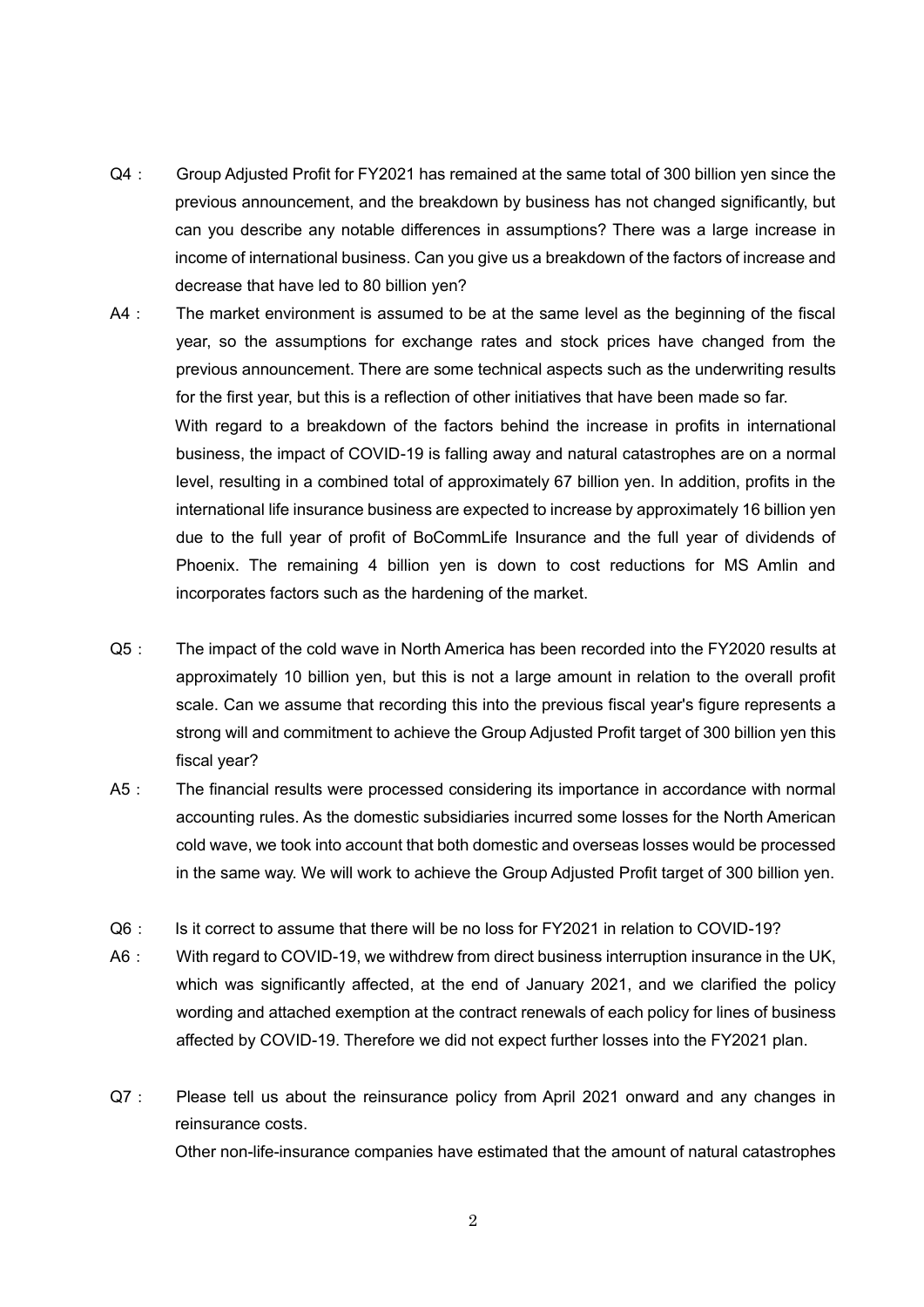in Japan will increase by 20% or more, but your company has not estimated an increase by as much as 20%. In addition, the French reinsurance company SCOR announced in its financial results that it has significantly reduced the provision of reinsurance to Japanese insurance companies since April. In response to these developments, please explain how reinsurance arrangements have been made since April.

- A7: In terms of reinsurance renewals since April 2021, these have generally been arranged through the same structure of reinsurance scheme as before. Some have slightly raised attachment points, but that is the extent of the changes. Reinsurance costs have not increased significantly.
- Q8: In terms of underwriting insurance for MSI in FY2021, underwriting profit excluding natural catastrophes and catastrophe reserves increased from 98.6 billion yen to 133.5 billion yen. What kind of elements were factored into this? What do you anticipate in terms of automobile insurance and fire insurance?
- A8: Firstly, we expect earned premiums to increase by around 40 billion yen. Incurred losses will increase due to a rebound from the previous fiscal year, particularly in automobile insurance, but we believe that incurred losses of fire insurance will decrease from the previous fiscal year, where major losses were compounded by an accumulation of IBNR. As for other factors, MSI bore the cost of the underwriting result for the first year in personal accident insurance, etc., in the previous fiscal year, so we expect a reversal this fiscal year.
- Q9: What is the reason for the difference between the forecast of 80 billion yen in Group Adjusted Profit for international business in FY2021 and the forecast for net income for overseas subsidiaries?
- A9: In addition to the profits of overseas subsidiaries, Group Adjusted Profit for international business includes factors such as profits from international business undertaken by MSI and ADI, and dividend income not from subsidiaries. What is different from previous years is that this reflects the reversal of the losses from the North American cold wave added in the consolidated adjustments. In addition, because the Group Adjusted Profit is defined to exclude special factors such as extraordinary income and losses, there will also be a difference in this regard.
- Q10: The EI loss ratio for automobiles is expected to rise this year, and the trend for the three major non-life-insurance groups is similar, but it looks conservative. Looking at accidents that occurred up to March, it seems that the number of accidents has not increased that much. . Can you comment on MSI and ADI, respectively?
- A10: Both MSI and ADI expect an increase in the automobile EI loss ratio in FY2021. The